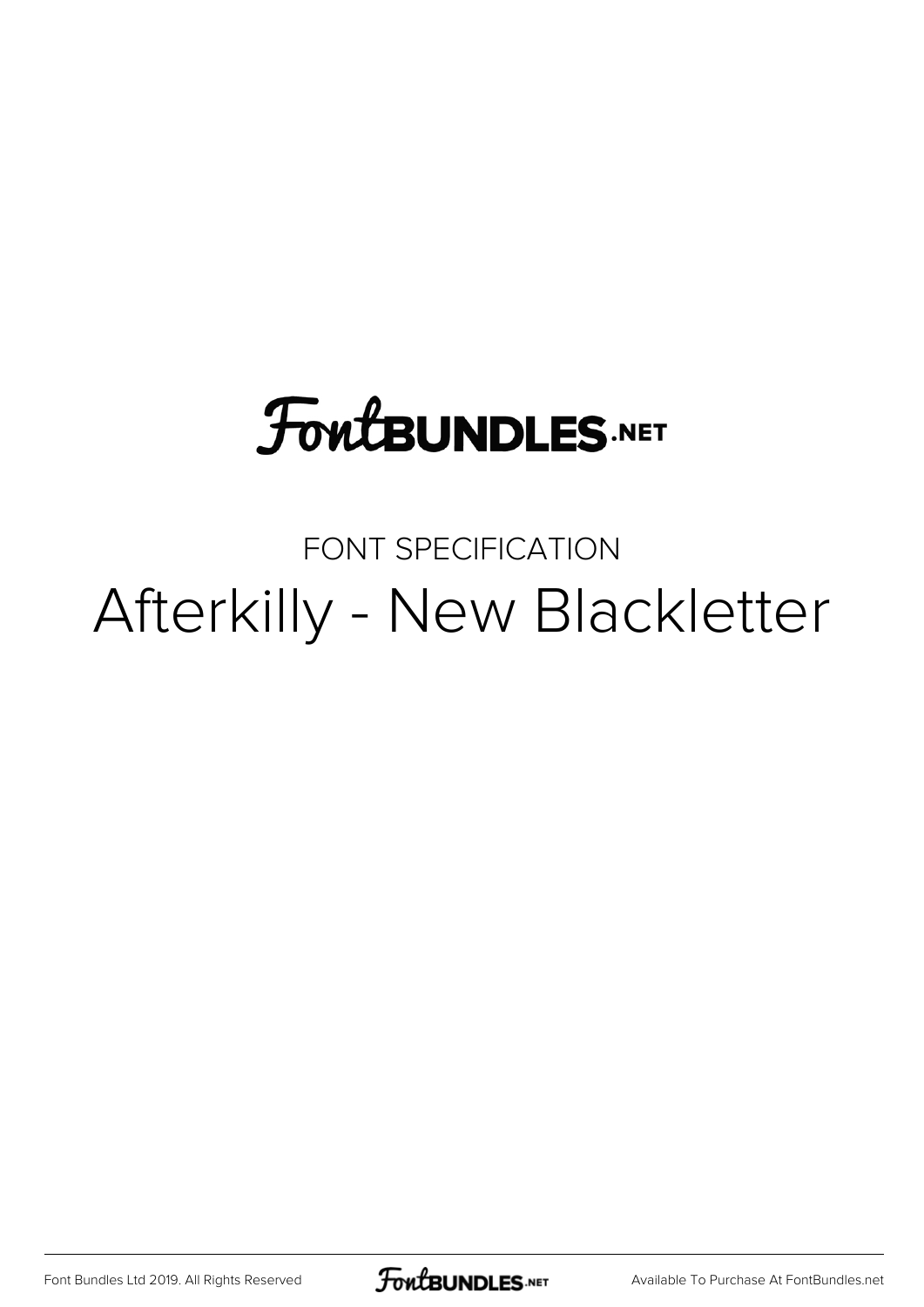Afterkilly - Regular

**Uppercase Characters** 

## ABODEFGHIJBLMNOPQRSTY VUIXYZ

Lowercase Characters

## abodof ghijk (mnopqrstuvwxy  $\tilde{\mathcal{Z}}$

**Numbers** 

### 0125456789

Punctuation and Symbols

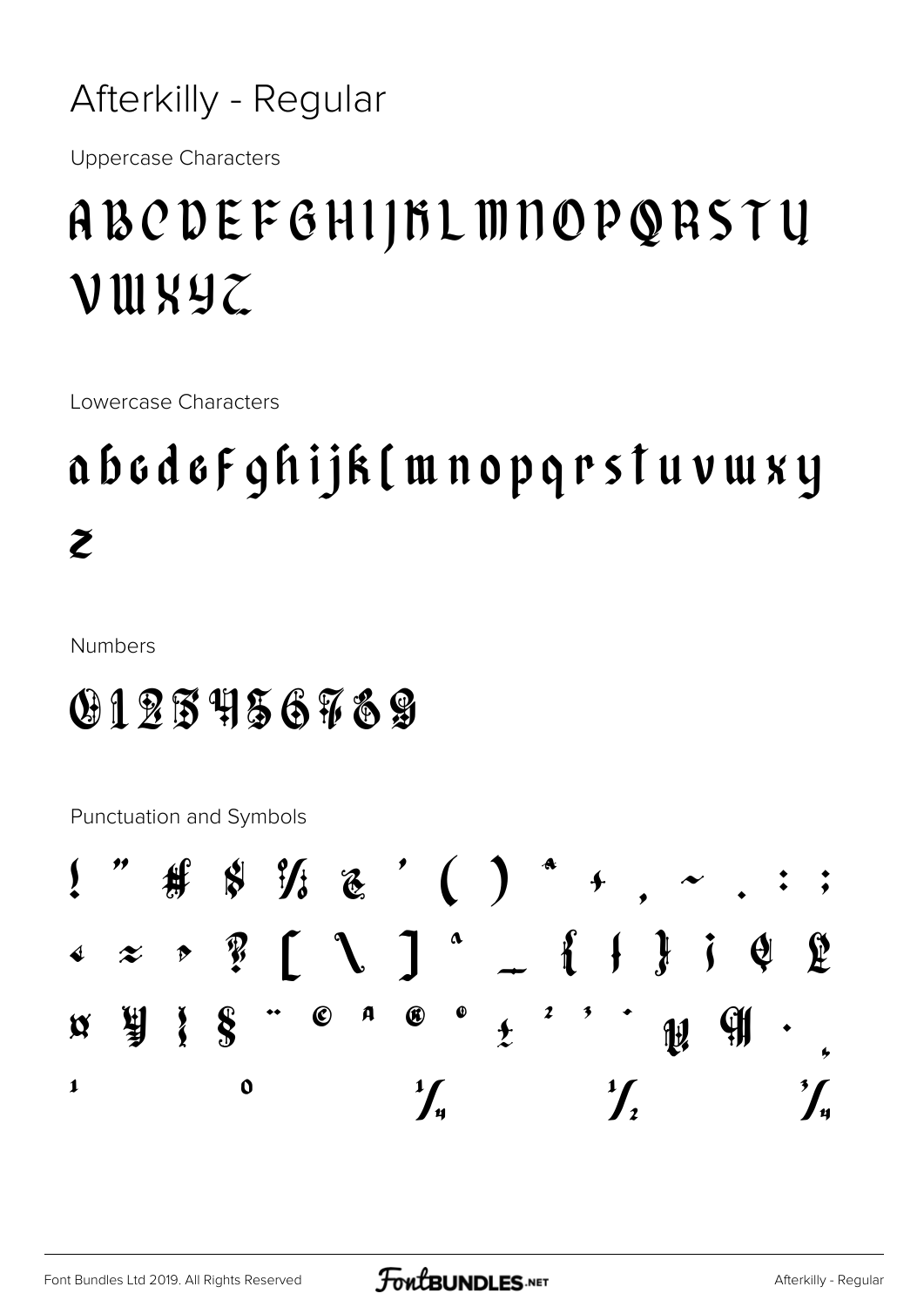All Other Glyphs

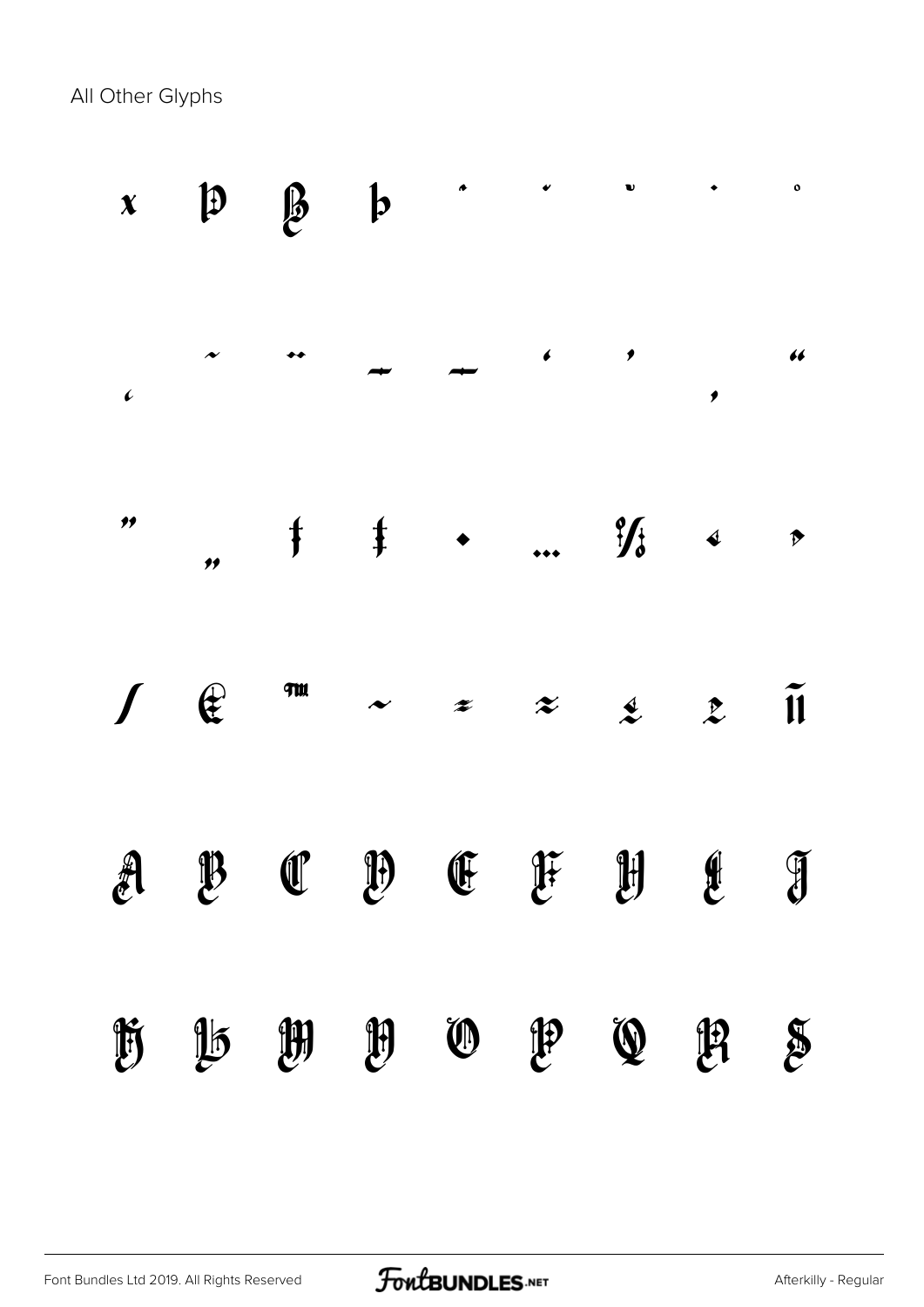## $\begin{array}{ccccccccccccccccccccc} \mathbb{H} & \mathbb{H} & \mathbb{W} & \mathbb{W} & \mathbb{W} & \mathbb{W} & \mathbb{W} & \mathbb{W} & \mathbb{W} & \mathbb{W} & \mathbb{W} & \mathbb{W} & \mathbb{W} & \mathbb{W} & \mathbb{W} & \mathbb{W} & \mathbb{W} & \mathbb{W} & \mathbb{W} & \mathbb{W} & \mathbb{W} & \mathbb{W} & \mathbb{W} & \mathbb{W} & \mathbb{W} & \mathbb{W} & \mathbb{W} & \mathbb{W} & \mathbb{W} & \mathbb{W$

#### $\mathfrak{h}$   $\mathfrak{l}$   $\mathfrak{l}$

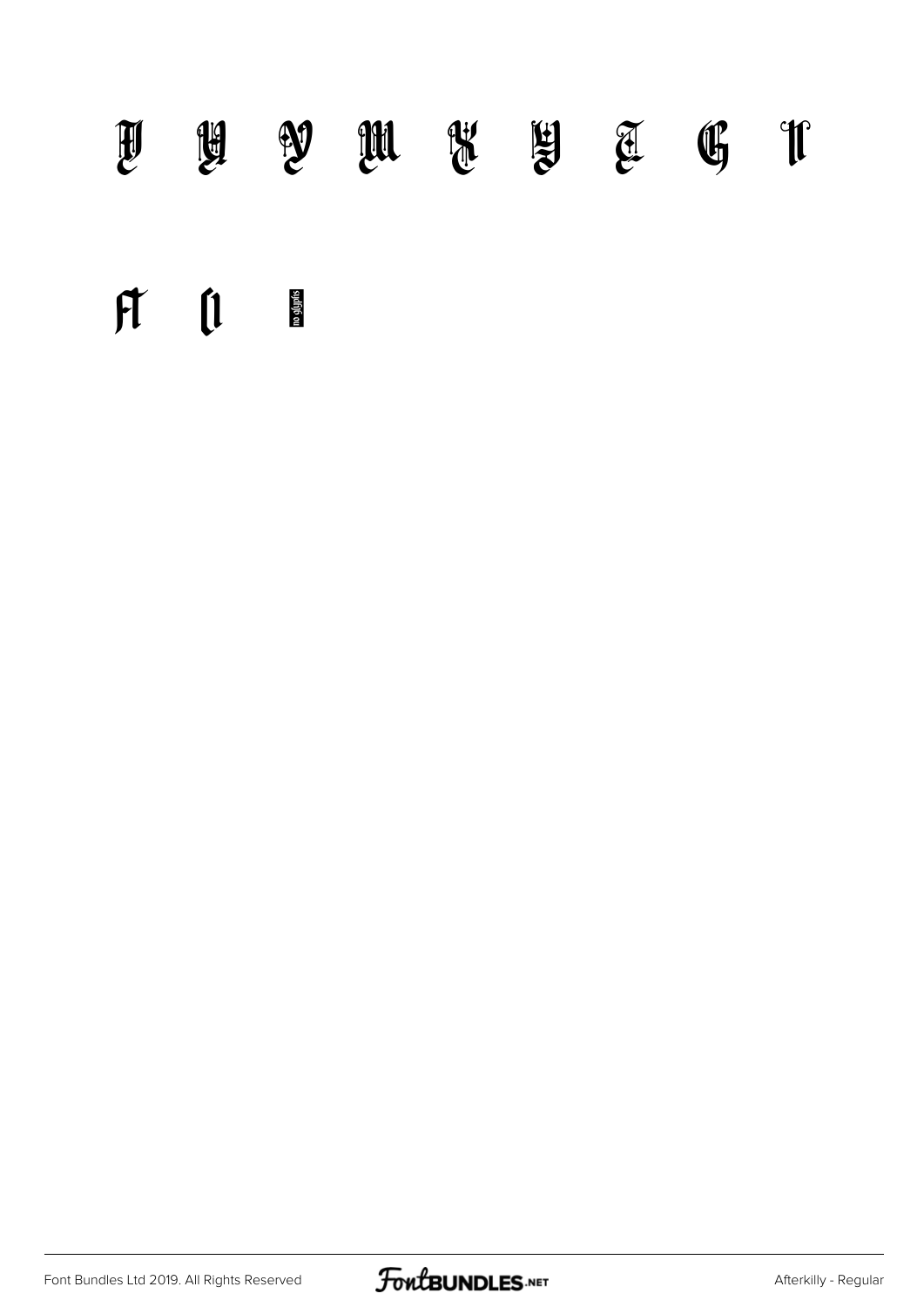#### Afterkilly Line - Regular

**Uppercase Characters** 

BODEFGHIJHLMNOPQRSTY  $\left(\begin{matrix} 1 \\ 0 \\ 1 \end{matrix}\right)$ WMKYZ

Lowercase Characters

abodofghijk [mnopgrs i uvwxy  $\widetilde{Z}$ 

#### **Numbers**

 $\int\limits_{\infty}$ 

 $\textcircled{4}$ 

L

(HIRESTEGTAS)

#### Punctuation and Symbols  $\mathcal{D}$  $\biggr)$ D **AP**  $\mathbb{N}$  $\frac{\%}{\%}$  $\sqrt{2}$  $\mathbb{Z}$ J.  $\begin{array}{c} \diamond \\ \diamond \end{array}$  $\Diamond$  $\circledA$  $\sqrt{ }$ R  $\delta$  $\int_{1}^{\infty}$  $\left\{\right\}$  $\frac{1}{3}$ Þ  $\bigotimes$  $\mathcal{B}% _{G}=\mathbb{R}^{2}\times\mathbb{R}^{2}$  $\begin{matrix} 1 \\ 2 \end{matrix}$ SC ® 凤  $\circled{c}$  $\circledS$ B 瀏  $^{\circledR}$  $\Diamond$  $\infty$ (fj  $\mathbb{Z}$  $\frac{1}{2}$ 舰  $\Diamond$  $\frac{1}{2}$  $\circledcirc$  $\frac{1}{\sqrt{\pi}}$ \$<br>//m

 $\frac{\diamond}{\diamond}$ 

 $\binom{R}{2}$ 

 $\mathcal{L}$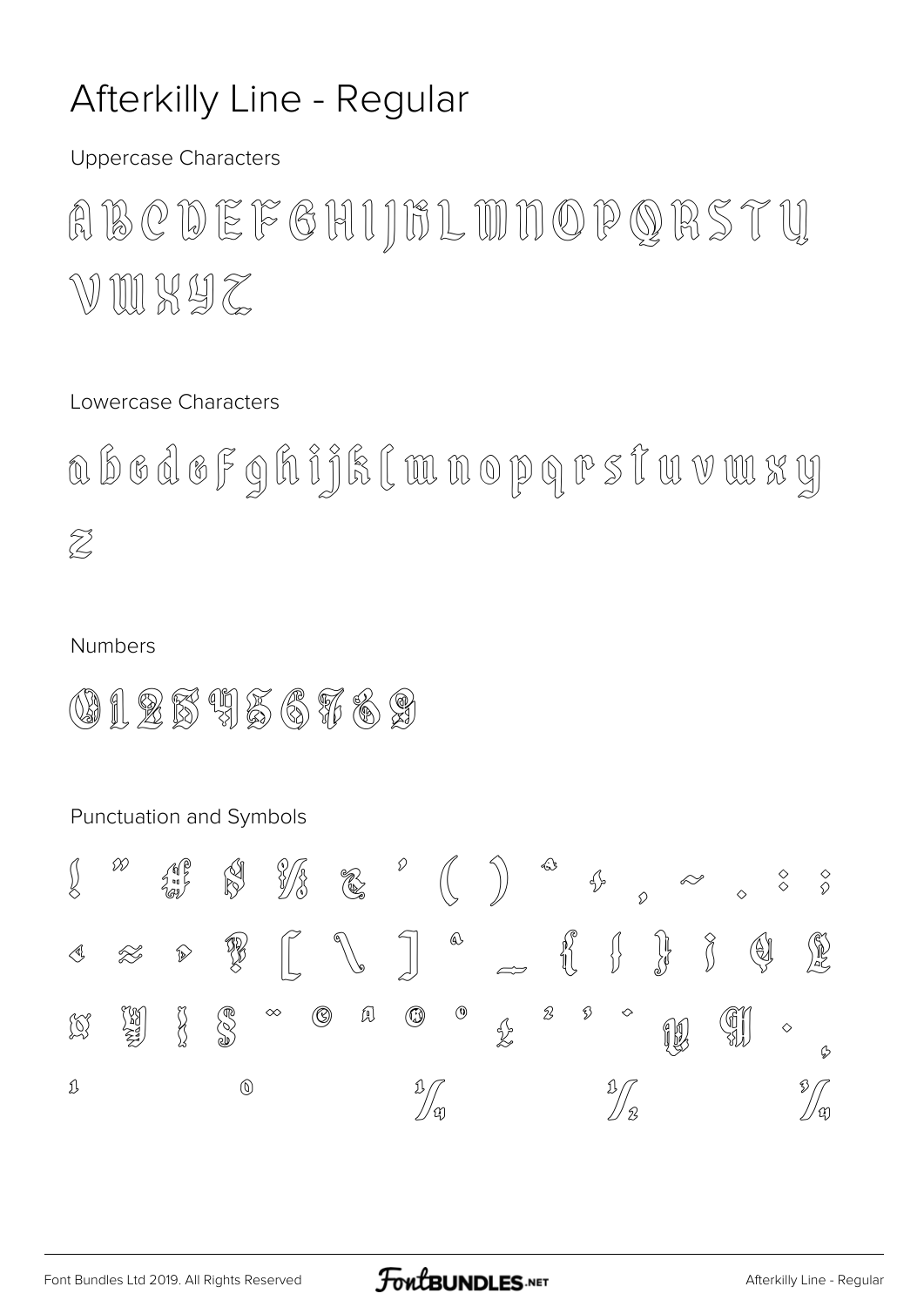All Other Glyphs